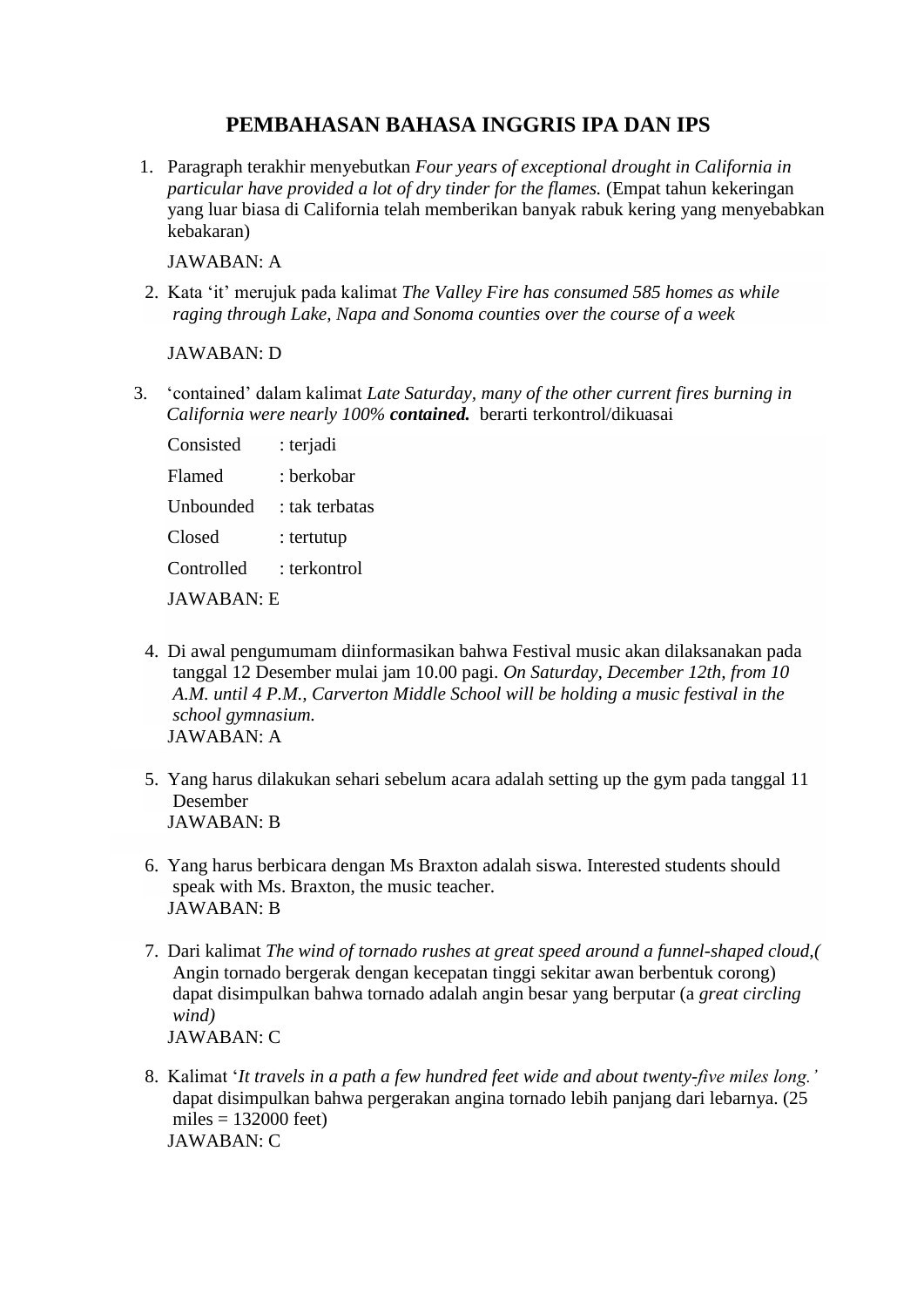- 9. As the wind circles counterclockwise, the funnel spirals higher and higher. (karena angin tornado berputar berlawanan dengan jarum jam, angin berputar ke atas lebih tinggi) JAWABAN: E
- 10. 'rain of blood' terjadi karena red dust and water tersurat pada kalimat '*This is caused by a tornado picking up red dust and mixing it with water to make red rain.'*  JAWABAN: B
- 11. Secara keseluruhan paragraph ke 2 menceritakan kegiatan Dewantoro JAWABAN: E
- 12. Pada paragraph 3 tersurat bahwa Dewantoro berpikir bahwa pendidikan adalah cara yang terbaik untuk menguatkan bangsa Indonesia. (He felt that [education](http://www.britannica.com/topic/education) was the best means to strengthen Indonesians,) JAWABAN: B
- 13. Pada paragraph 2 tersurat bahwa artikel 'If I were a Netherlander' menggiring beliau ke penjara. (An article he wrote during this period, "If I Were a Netherlander," published in the Indische Partij's *De Express*, led to his exile to the Netherlands between 1913 and 1918.) JAWABAN: A
- 14. Jawaban D bertentangan dengan informasi pada paragraph 4 bahwa pelajaran yang berkaitan dengan dunia barat diajarkan juga ('Western subjects were taught, too, in order to help students cope with the demands of modern life.') JAWABAN: D

15. Kata acclaimed pada kalimat 'Dewantoro continued his leadership of Taman Siswa after the war and upon his death was **acclaimed** a national hero.' berarti praised praised: dipuji criticized: dikritik declared: dinyatakan announced:diumumkan emphasized: ditekankan JAWABAN: A

- 16. Jenis teks ini adalah hortatoty exposition dimana penulis mengajak pembaca untuk melakukan hal yang sama dengan opini penulis. Secara keseluruhan teks tersebut mengutarakan keuntungan bermain di luar rumah bagi anak JAWABAN: D
- 17. *Although this may also be more comfortable for parents, as they can watch and control their child easier when at home, for a child's sake, it is better to encourage him or her to play outdoors (Paragraph 1)* Informasi ini menyebutkan bahwa orang tua lebih mudah mengontrol anaknya ketika mereka beraktifitas di dalam rumah. Dapat disimpulkan ini bukanlah keuntungan bagi anak bermain diluar rumah JAWABAN: A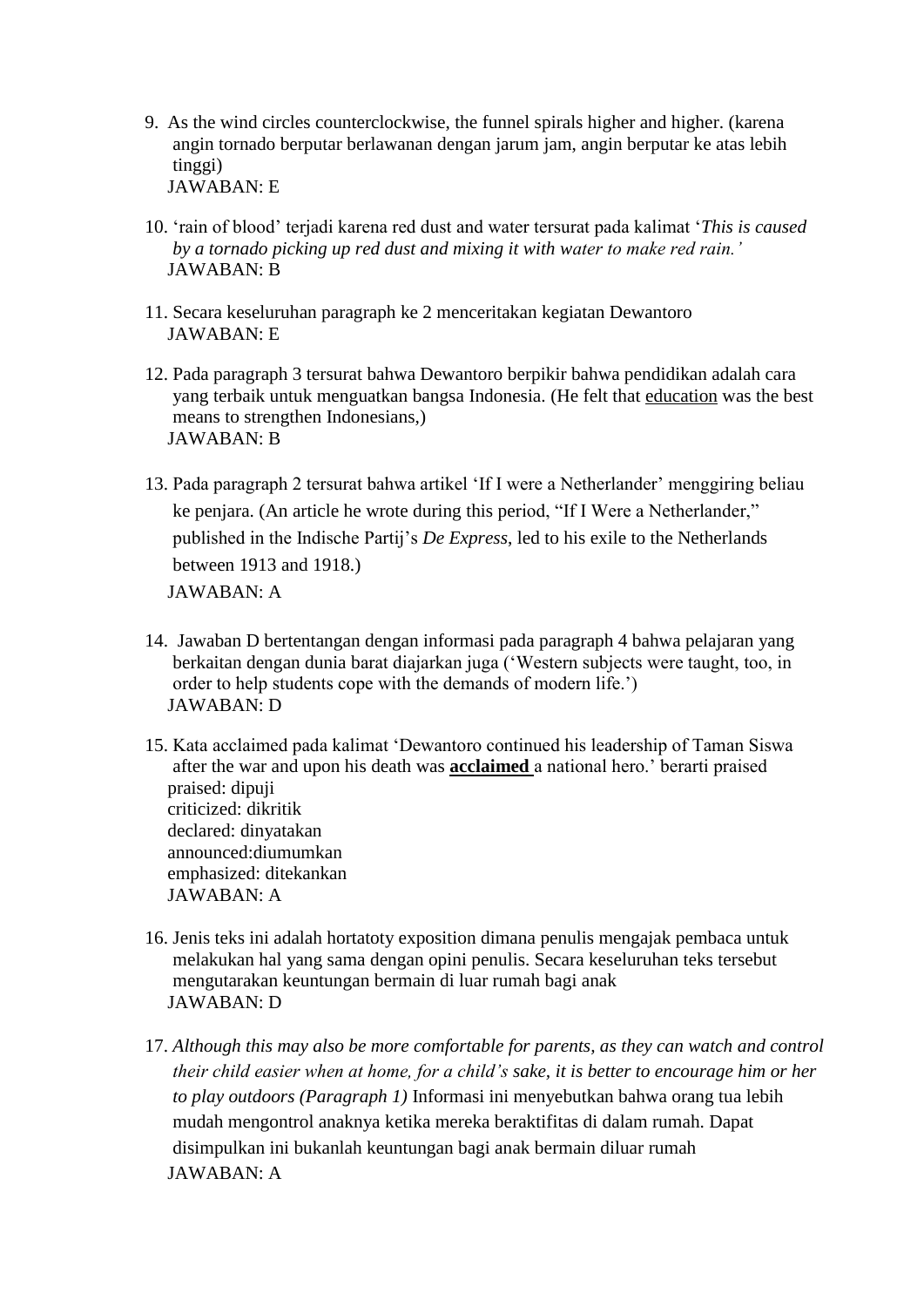- 18. Paragraph 4 menginformasikan bahwa kreatifitas akan membantu masa depan mereka. (*Creative skills that a child develops when playing outside can help him or her in the future*) JAWABAN: B
- 19. Kalimat tesis teks ini terdapat diakhir kalimat paragraph 1 '*Although this may also be more comfortable for parents, as they can watch and control their child easier when at home, for a child's sake, it is better to encourage him or her to play outdoors.'* JAWABAN: E
- 20. Urutan yang benar jika kita akan mengirim e-mail adalah: 2-1-3-7-5-4-6
	- 1) If you don't have an account yet, create one.
	- 2) Sign in to get into your account in your mail provider.
	- 3) Click compose message button to start writing your email.
	- 4) Type the message you want to send just like typing a letter.
	- 5) You may add a title for your email by typing it in the subject bar below the address.
	- 6) When you finish typing, click send button. Your email will be sent to the desired address.
	- 7) Prior to writing, decide the receiving mail address by typing it on the address bar or browsing it in your contact database.
	- 1 ) Jika Anda belum memiliki akun, buat akun .
	- 2 ) Masuk untuk masuk ke akun Anda di penyedia email Anda .
	- 3 ) Klik tombol menulis pesan untuk mulai menulis email Anda .
	- 4 ) Ketik pesan yang ingin Anda kirim seperti mengetik surat .

5 ) Anda dapat menambahkan judul untuk email Anda dengan mengetik di bar subjek bawah alamat.

6 ) Setelah selesai mengetik , klik tombol kirim . Email Anda akan dikirim ke alamat yang diinginkan .

7 ) Sebelum menulis , tentukan penerima email dengan mengetik pada address bar atau browsing dalam database kontak Anda .

JAWABAN: B

21. Pada paragraph ke 2 secara jelas Simon menyebutkan keuntungan mendapatkan peringkat yang baik. Di akhir paragraph ke 2 juga disimpulkan bahwa peringkat sangat penting. '. I think grades are extremely important at Village High School.

JAWABAN: B

22. Jawaban A,B,C dan D adalah opini dalam tulisan tersebut. Jawaban E adalah fakta yang ada di Village high school. Tersirat dari pernyataan Magdalena ". I hope that someday grades will become optional at Village High School,

JAWABAN: E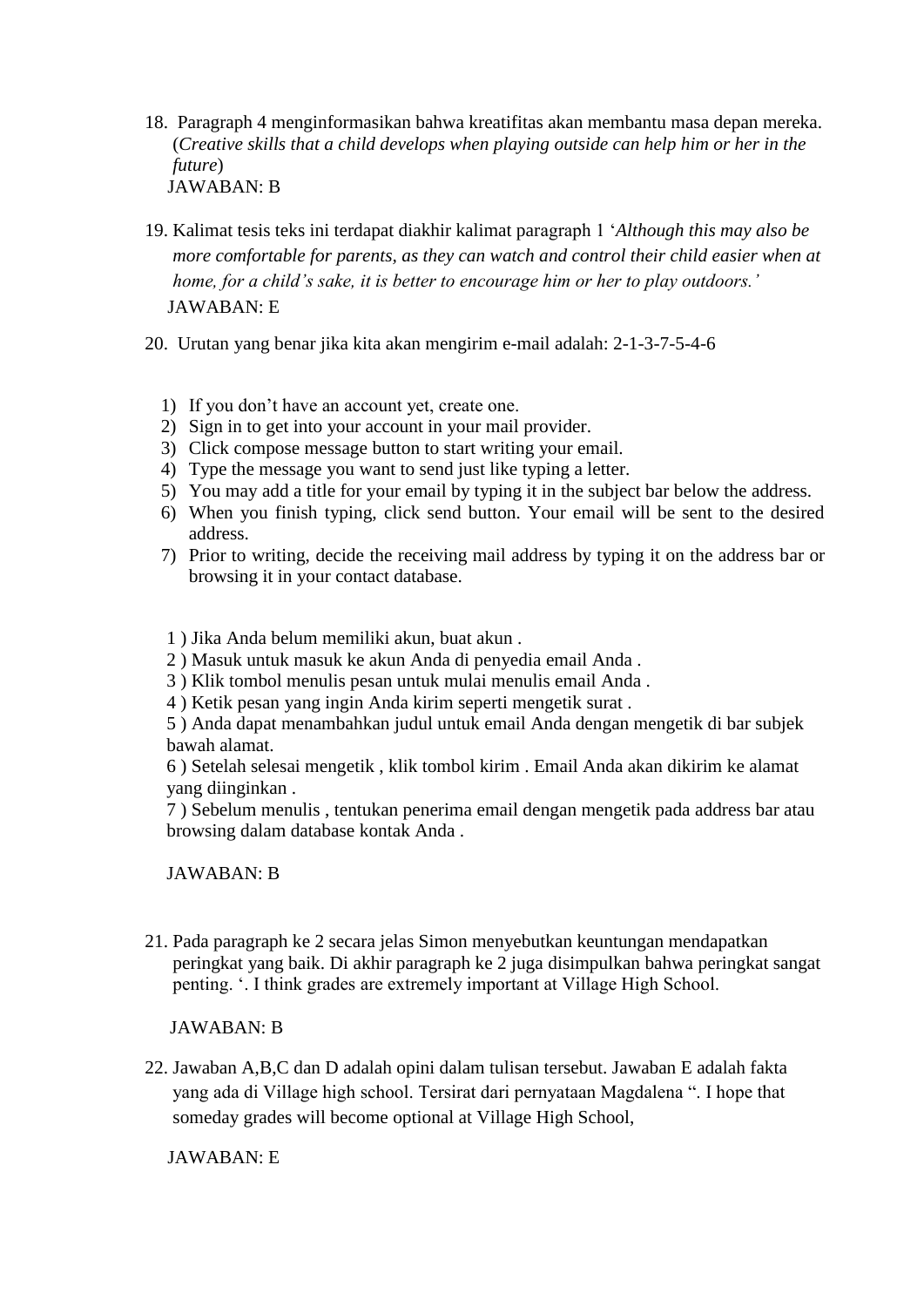23. Pernyataan that grades should be abolished adalah dari pendapat orang yang ekstrim tentang peringkat bukan opini Magdalena. '. I do not demand as some extremists do, that grades should be abolished immediately.'

JAWABAN: A

24. stifle berarti membatasi atau restrain. Pilihan A,B, D dan E memiliki arti yang hampir sama yaitu mendorong/merangsang

JAWABAN: C

25. paragraph terakhir secara tersurat menyatakan yang wajib dibawa yaitu casual dress and sports get-ups

JAWABAN: B

26. pada paragaraph 3 tersurat tujuan kegiatan team-building yaitu: creativity, innovation, flexibility, and teamwork,

JAWABAN: A

27. jenis teks ini adalah explanation text yang menjelaskan siklus hidup kupu-kupu. Pada paragraph pertama tersurat bahwa kupu-kupu mengalami beberapa tahap sebelum menjadi dewasa. Paragraph setelahnya menjelaskan tahapan2nya.

JAWABAN: C

28. pada tahapan the pupa stage dalam paragraph 4 tersurat bahwa ketika ulat mencapai berat dan panjang yang seutuhnya berubah menjadi pupa atau disebut juga dengan chrysalis. "As soon as a caterpillar has reached its full length or weight, it changes itself into a pupa, also known as a chrysalis."

JAWABAN: D

29. Jenis teks ini adalah teks diskusi. Di awal paragraph penulis menyatakan untuk mempertimbangkan keuntungan dan kerugian untuk memiliki kantor di rumah, paragraph berikutnya menjelaskan hal tersebut. 'Therefore it is wise to consider the strengths and weaknesses to have a home office.'

JAWABAN: D

30. Pernyataan 'home office means we work at our home' adalah fakta bukan opini.

JAWABAN: B

31. Commuting berarti berpindah dari satu tempat ke tempat lain, memiliki arti yang hampir sama dengan travelling.

Changing: mengubah Transferring: memindahkan Riding: mengendarai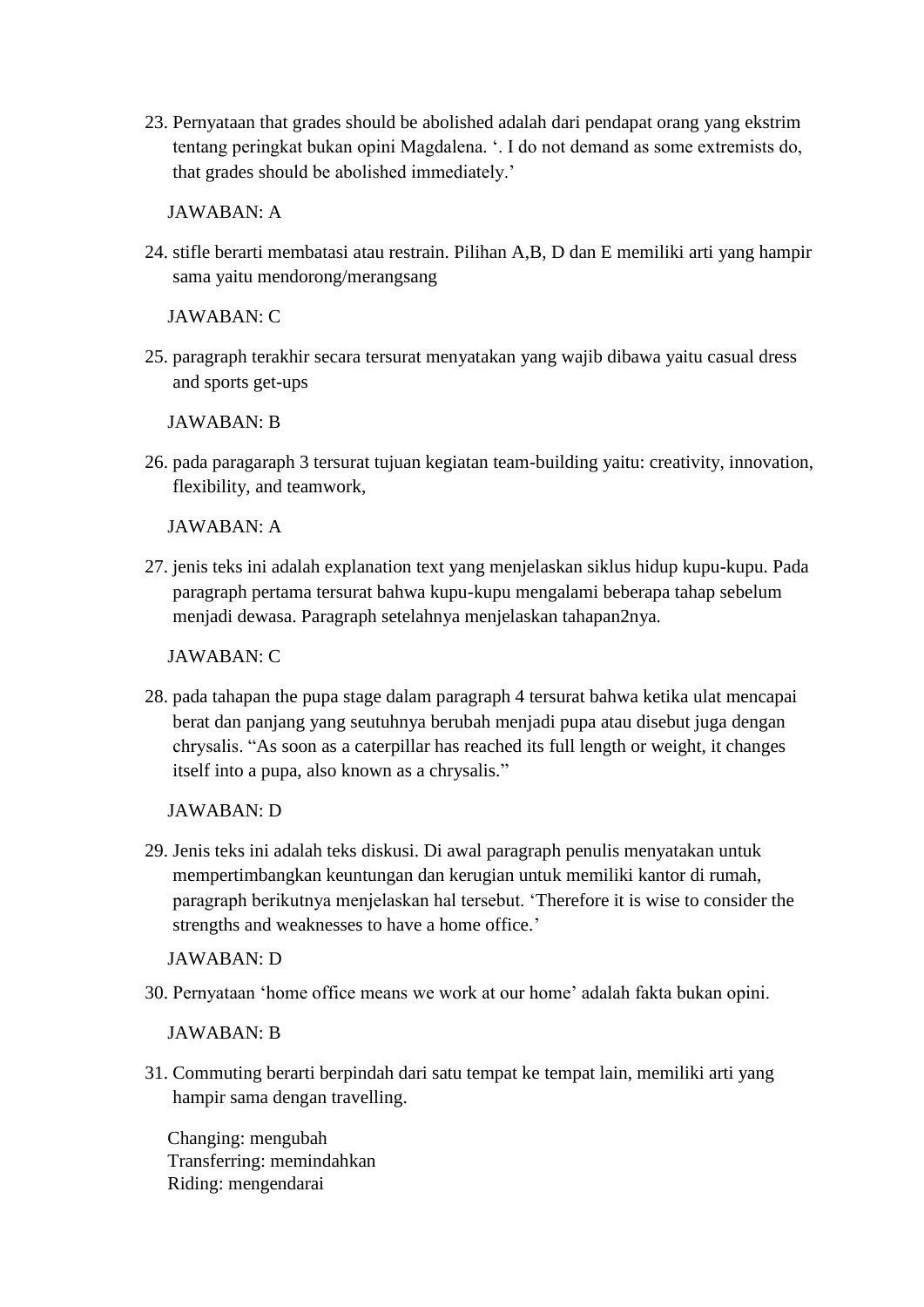Driving: mengendarai

JAWABAN: A

32. Pada paragraph pertama penulis menyatakan bahwa 'Eclipse' adalah film konyol dan bodoh yang pernah ia tonton dan diakhir paragraph penulis memasukan film tersebut ke dalam daftar film yang ia tidak akan pernah tonton lagi. 'but "Eclipse" has earned a spot on my other list of Crappy Movies I Don't Care If I Never Watch Again.'

JAWABAN: A

33. Pada paragrap pertama penulis menyatakan dua hal yang ia sukai dalam film tersebut. 'There were two things I liked about this film: one was the new actress who plays Victoria, and the other was Edward's touching explanation of why he insists on no sex before marriage'

JAWABAN: E

34. Insist on berarti bersikeras atau enforce.

need: memerlukan challenge: menantang approve: menyetujui agree: menyetujui JAWABAN: B

35. Paragraph terakhir menjelaskan sebab beruang tidak memiliki buntut. "Tiger stepped on the Bear's tail, and then jumped. Bear was beaten on the ground hard, and his tail was cut off."

JAWABAN: C

36. Yang bukan sifat harimau berdasar cerita tersebut adalah arrogant atau sombong.

foolish: bodoh coward: pengecut nervous: gugup selfish: egois JAWABAN: E

- 37. Pelajaran yang tersirat dalam cerita tersebut adalah: harus tenang dalam menghadapi masalah apapun. 'Be calm in facing any problems.' JAWABAN: A
- 38. Secara tersirat sheila menulis surat untuk menyemangati Jane segera sembuh. "I hope you are feeling better." "Take it easy and look after yourself "

JAWABAN: B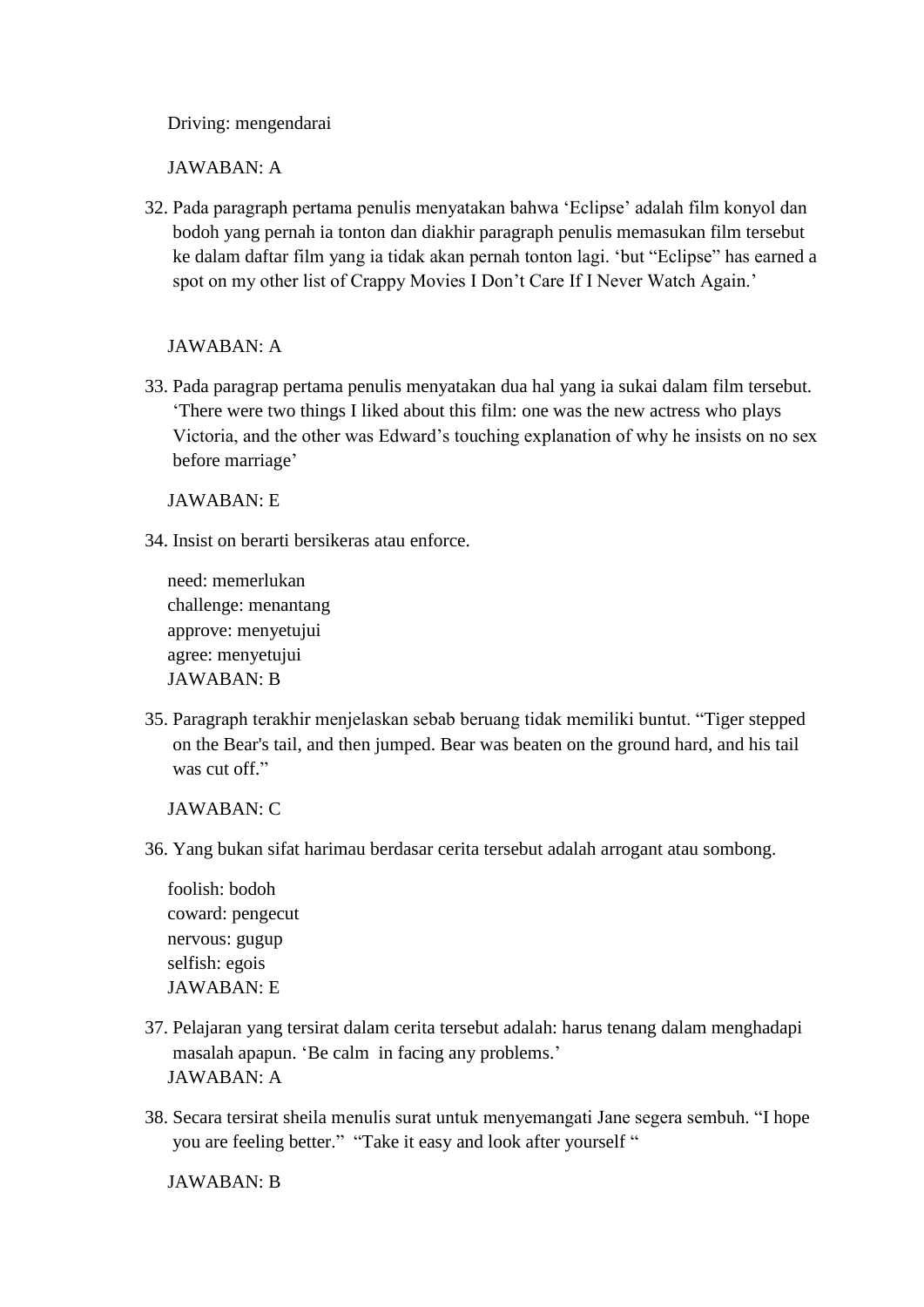39. "I thought you would like the book I'm sending you with this letter I saw it in the bookshop and thought it would make you laugh." Dari kalimat ini kita mengetahu bahwa Sheila mengirimkan surat disertai buku yang bisa membuat Jane tertawa. Tidak ada keterangan membawa bunga mawar dan buku tentang Greece.

JAWABAN: D

40. Jenis teks ini adalah report teks yang menginformasikan tentang burung.

JAWABAN: B

- 41. 'air pocket also can enlarge or reduce their weight when flying or swimming.' Dari kalimat ini kita mengetahui bahwa kantung udara pada burung akan menaikan atau mengurangi berat burung ketika sedang terbang atau dengan kata lain kantung udara menyesuaikan ketika burung sedang terbang. JAWABAN: D
- 42. " They have different morphology according to their food and their habitat." Artinya mereka memiliki nama yang berbeda tergantung dari makanan dan tempat tinggalnya. Dengan kata lain species mereka berbeda tergantung makanan dan tempat tinggalnya.

JAWABAN: C

43. Dari awal paragraph tersurat bahwa teks tentang Nusa Dua, tempat remedi paling ekslusive di Bali. "Nusa Dua is a lovely commune devoted to tourism. The most exclusive and well-known remedy in Bali.."

JAWABAN: B

44. Tanjung Benoa tempat spesial untuk olah raga air. "while Tanjung Benoa specializes in water sports.

JAWABAN: C

45. "The beach at Nusa Dua is sheltered by coral reef which creates an ideal family beach " kata 'which' menggantikan kata the beach at Nusa Dua.

JAWABAN: A

- 46. Urutan yang benar cerita tersebut adalah: 2-6-5-1-4-3
	- 1) Neil Moore has been a postman for 20 years.
	- 2) He has delivered thousands of letters to homes on his mail route.
	- 3) He has carried mail in heat and in cold, in rain and in snow.
	- 4) He lives in a small town and knows every family on his route.
	- 5) They appreciate his dedication and good service.
	- 6) At Christmas many families give him presents.
	- 1 ) Neil Moore telah menjadi tukang pos selama 20 tahun .
	- 2 ) Dia telah menyampaikan ribuan surat ke rumah pada rute surat-suratnya .
	- 3 ) Dia telah menyampaikan surat dalam panas dan dingin, hujan dan salju .

4 ) Dia tinggal di sebuah kota kecil dan tahu setiap keluarga sepanjang perjalanannya.